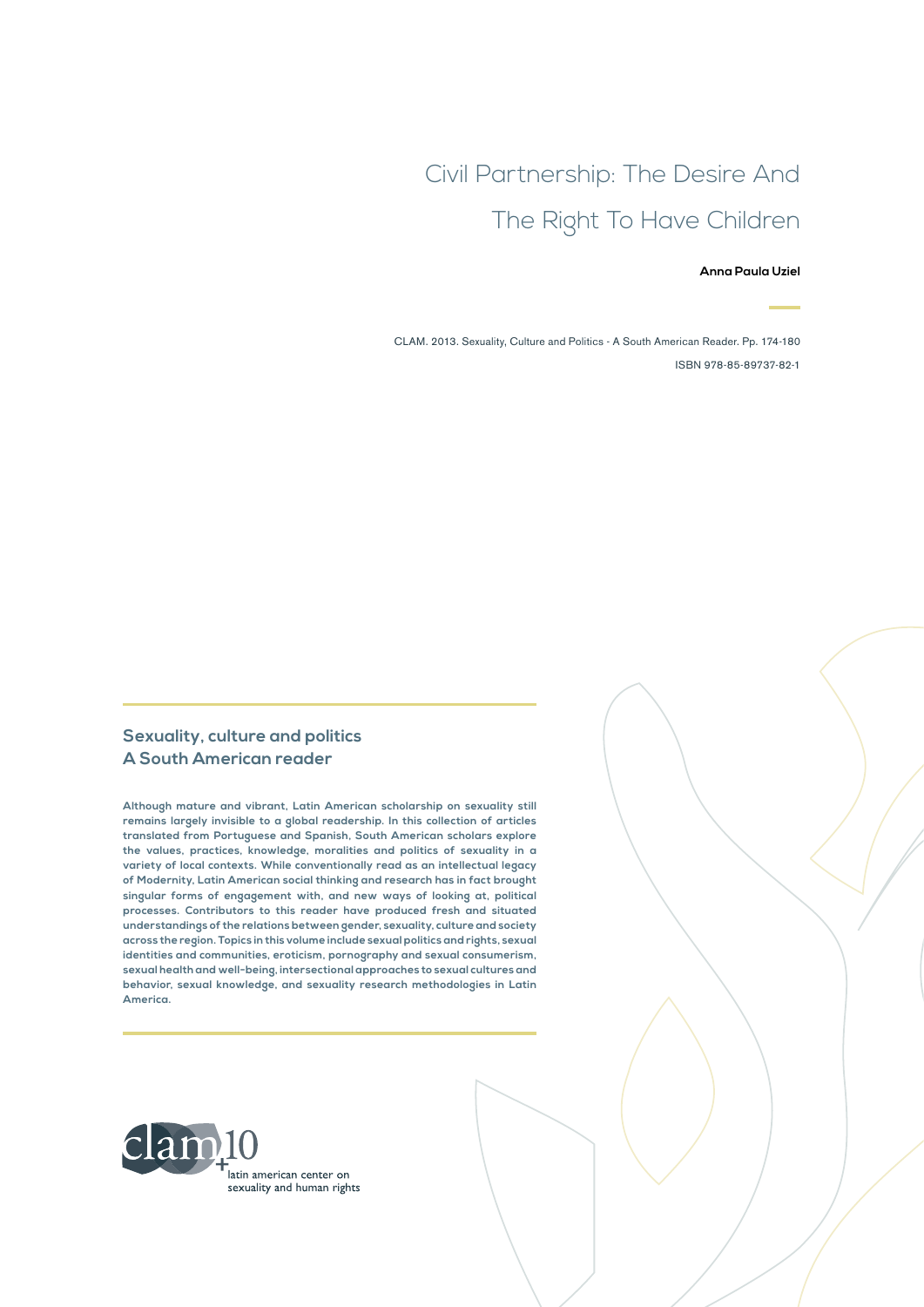# Civil Partnership: The Desire And The Right To Have Children\*

#### **Anna Paula Uziel \*\***

I will comment upon Brazil's Civil Partnership Project ("PCR" in Portuguese)<sup>1</sup> and the issue of homosexual parenthood. Although the final version of the PCR turned in by the Special Legislative Commission clearly bans adoption by homosexual couples, analysis of the congressional debates regarding the issue shows that the major barrier confronting the legalization of homosexual marriage in Brazil is the risk that this could lead to the recognition of same sex couples as a family, which in turn could lead to the recognition of said couples' right to raise children. Given this, I will explore three dimensions of parenthood: biological, legal, and personal desire, reflecting upon what has been stated and argued about the rights and desires of gays and lesbians regarding adoption.

In the 1990's, with the emergence of civil society responses to the AIDS crisis, legislation recognizing same sex marriage was proposed, voted on, approved, or withdrawn in many countries around the world. The bill submitted in to the Brazilian Congress in 1995 by Representative Marta Suplicy was substantially altered by the Special Legislative Commission appointed to review it. In the final version of the bill, "partnership" was swapped in for the prior term "union". This change sought to highlight the bill's patrimonial dimensions, which were present in the original project, but were just one of many legal aspects which the original proposal sought to address. If, on the one hand, the approval of same sex civil partnership would guarantee basic rights (such as resident status for foreign partners, inheritance of joint assets, health insurance and pension issues), on the other hand, it would eliminate the possibility of marital recognition in areas where greater moral regulations were in play, such as those which stipulated the legitimate constitution of families. An analysis of the arguments used at committee debates over the bill shows that the strategic substitution of the term "union" (a direct reference to marriage) by "partnership" (a much more generic term) was intended to avoid the conflicts that would inevitably be created by defining same sex conjugality as "family".

<sup>\*</sup> Translated from Portuguese by Marcos Apolonio. Originally published as: UZIEL, A. P. 2004. "Parceria civil: o desejo e o direito de ter filhos". In: ÁVILA, M. B., A. P. PORTELLA & V. FERREIRA. *Novas legalidades e democratização da vida social: família, sexualidade e aborto*. Rio de Janeiro: Garamond. P. 113-120.

<sup>\*\*</sup> PhD, Assistant Professor, State University of Rio de Janeiro, Institute of Psychology.

<sup>1</sup> Bill No. 1151, from 1995.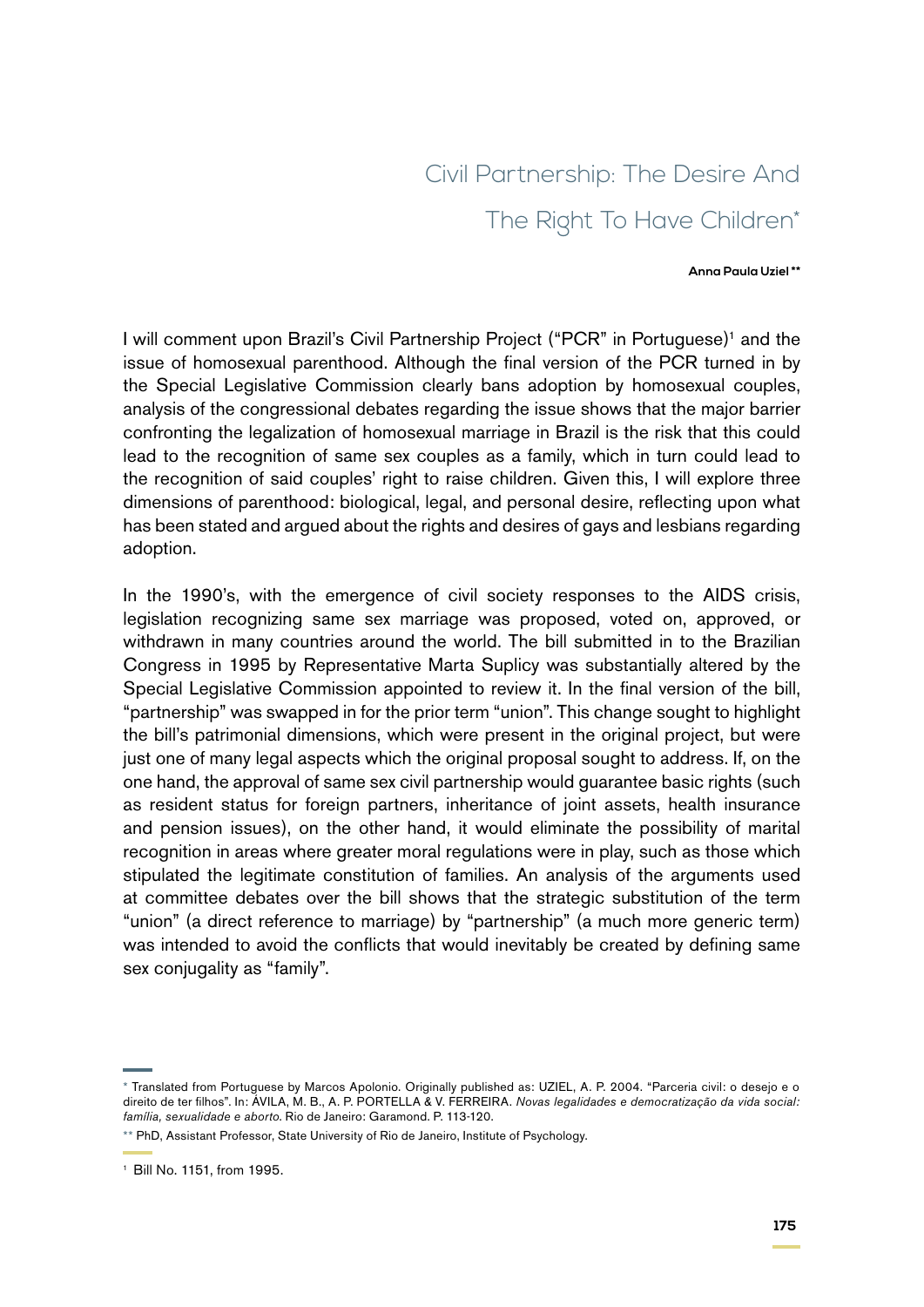That "risk" needed to be avoided for several reasons. One was the incompatibility between homosexuality (especially male homosexuality) and family, discussed by Claudia Fonseca (2005), which was particularly accentuated in the light of the belief that homosexuality means promiscuity. Another reason was the horror expressed at the idea that new homosexuals would be the result of homosexual parenting. A third reason expressed was the fear of extinction of the human species, which supposedly would occur if homosexuals ever became a majority.<sup>2</sup> Although it can be argued that gay and lesbian families already exist and that the law, at least in this case, would only regulate a *de facto* situation, fears linger that legislation regarding this issue will either awaken homosexual interests in people who may not be sure about their sexuality or may endorse a "shameless" attitude about homosexuality itself.

The next logical step after defining homosexual couples as family would be an increase in their demands to be allowed to raise children. This went beyond what was tolerable for many Brazilian congressmen and –women.<sup>3</sup> If simply recognizing conjugality or thinking about relationships in terms of endearment, affection and love raises doubts about the acceptance of homosexuality, then raising children within same-sex conjugal homes can only be thought of as detrimental. It was rejected by congress, deemed harmful as it was believed it would cause irreparable damage to subjecthood as constituted under Brazilian law.4 In Brazil, then, is only thinkable to consider a child's "horrible fate" of being adopted by homosexuals in situations deemed as or even more tragic, such as in the case of late adoptions of institutionalized children, or the adoption of children who have been the victims of severe abuse. We might ask, then "On what concepts of kinship are the arguments against homosexual parenthood based upon?"

The argument for keeping parenthood free of homosexuality—especially male homosexuality—is quite curious. Evoking the idea of natural abhorrence, it employs biology to anchor an argument which is often used to separate children from their biological fathers in cases of divorce following the confession or discovery of these men's homosexuality. Homosexuality is understood as something unnatural, which denies or ruptures the perfect fit between man and woman understood as given, unchangeable, natural and proven by the body.<sup>5</sup> There is no denying that same sex couples do not reproduce. However, it should be noted that from this strictly "biological" point of view, opposite sex couples are also not always fertile and this point is hardly ever raised by those who use "biological" arguments against homosexuality. In this regard, Western

<sup>&</sup>lt;sup>2</sup> All these fears were raised in interviews I conducted with state attorneys, court experts and legal operators during my PhD dissertation research (Uziel, 2002).

<sup>&</sup>lt;sup>3</sup> It should be noted, however, that the definition of "tolerable" is negotiable and changeable in different situations. For further discussion, see Vianna (2002).

<sup>4</sup> For a psychoanalytic debate on homosexual parenthood, see Hamad (2002) and Roudinesco (2003), among others.

<sup>5</sup> Thomas Laqueur (1990) made an important contribution to the deconstruction of the natural in perceptions of men's and women's bodies when he discussed the eighteenth century construction of the idea of two bodies.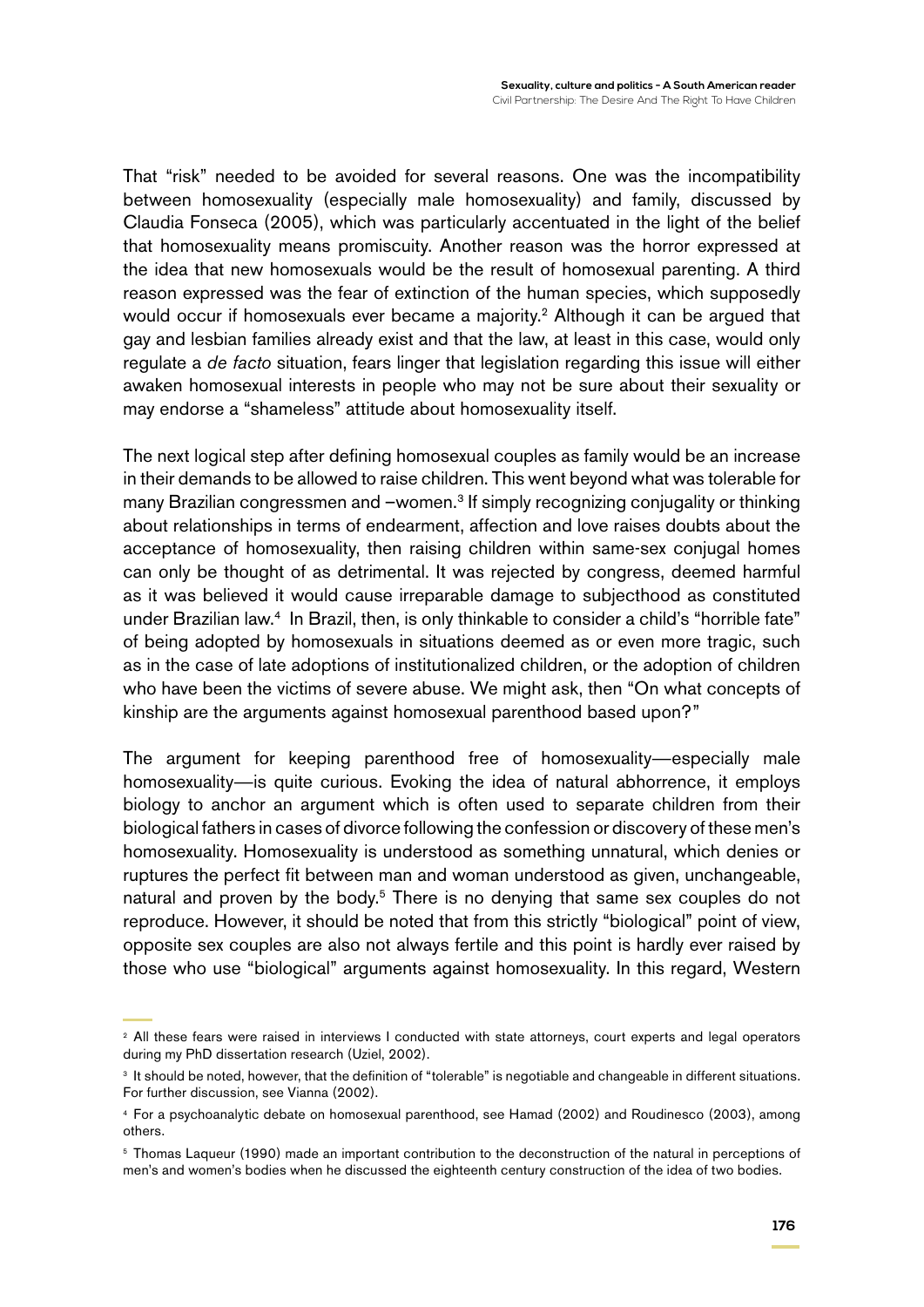societies can thus be seen as establishing social practices of parenting that disregard biology, but which have legal and cultural support.

The same arguments are used to prevent parent-child relationships from being instituted via adoption or assisted reproduction. When the court system attributes that the heterosexual parent of a divorcing couple is better able to take care of the couple's children, or claims that a family environment that includes a homosexual is inadequate, it apparently bases these arguments on primordial biological nature, as discussed above. Such improprieties cannot be supported by the law, even though discrimination based on sexual orientation is not justified by the Brazilian legal system. Once again, this attributed "inadequacy" is cultural in origin, even though attempts are constantly made to find support for it in nature, so that it might seem unquestionable and immutable. The political dimension is thus relegated to a secondary role in this dispute, at least within the Brazilian context.

Homosexuality is therefore either understood as a deviation from nature or as a condition that the individual has to cope with, since he is not, in fact, capable of making a choice regarding it. These understandings inspire pity, charity and violence. In any case, they situate homosexuality as something out of place, inspiring the quip that "a homosexual who wants to adopt is like a vegetarian wanting to eat soy beef".<sup>6</sup>

Biology aside, different legal arguments point to both the universality of rights (denying them entails a form of discrimination) and to a more "narrow interpretation of the law". The latter is based on the explicit recognition that a stable union between a man and a woman is needed, made up of two distinct sexes, in order to form a family unit.7 Each argument has a different outcome.

Regarding desire (if it is possible to think about homosexuals as desiring to have children), both the literature and the homosexual rights social movements themselves point to a problem: to what extent does this desire imply the need to submit to a heterosexual order? There is yet another dimension that needs to be addressed, however: if parenthood, as a possibility, lies within the field of personal desire, what would be the obstacles to homosexual adoption? Instead of talking restrictively about homosexuals' desire to raise children, why not think about desire as a dimension that is constitutive of parenthood and thereby not restricted to a few not-so-central aspects of life? While biology and rights are clearly matters more easily apprehended and argued, desire is more elusive.

<sup>6</sup> See Uziel (2002).

<sup>7</sup> Recent developments in the field of law propose a different interpretation. Cf. Roberto Lorea, 2005; and Roger Raupp, 2006.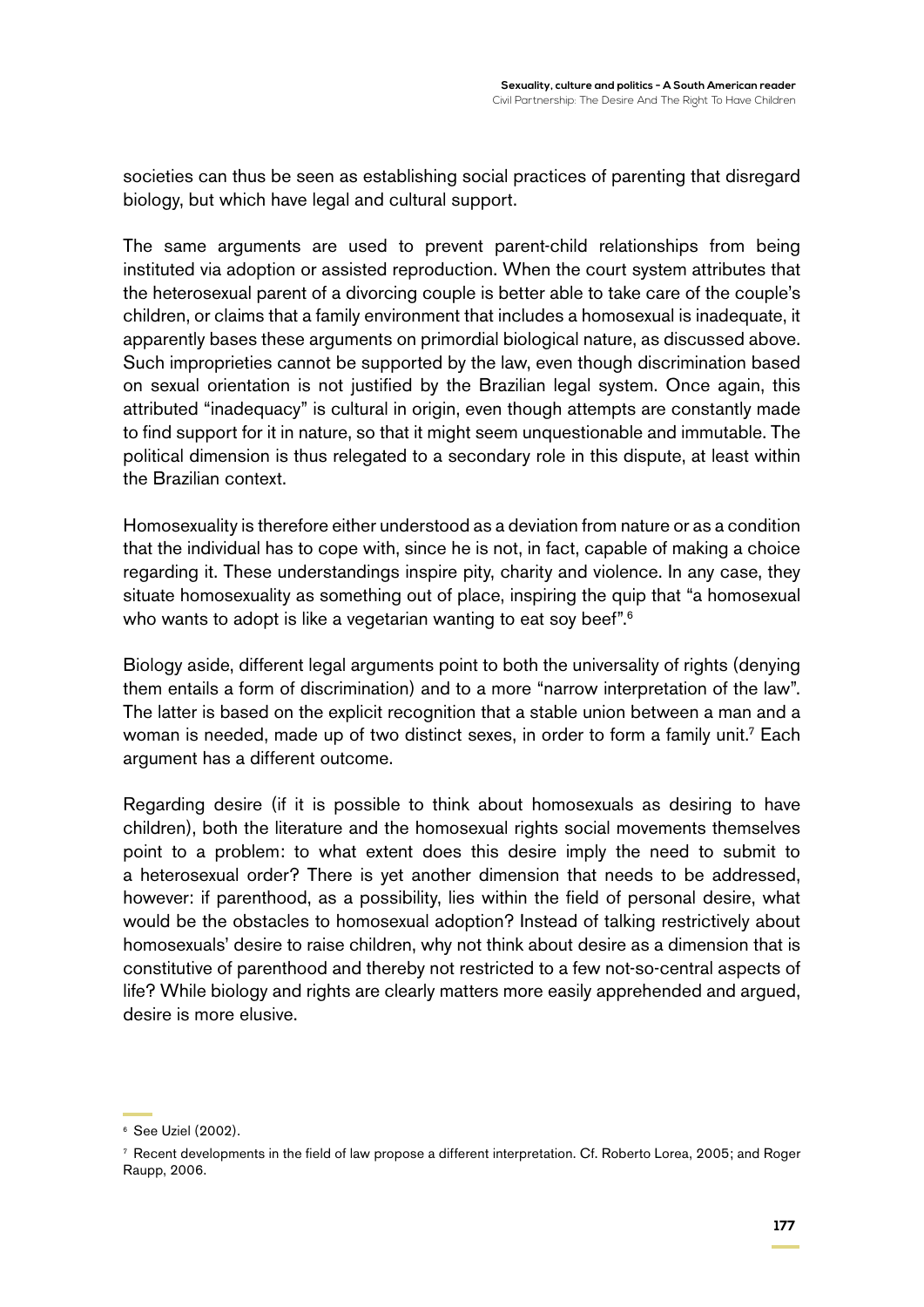Our kinship system is bilateral and is sustained by an ideology that sees essential familial relationships as constructed through the sharing of substances, generally imagined as "blood" (Fine, 2000). Bilaterality is usually maintained during an individual's early development, although its life-long permanency is not guaranteed—as in the case, for example, of a "bitter" separation or the loss of family members. In adoption by one or two people, whether hetero- or homo-, blood links are not present. Such an arrangement lacks "concreteness", since filiation is symbolically constituted by two lineages and a blood link. Furthermore, while the matter of filiation is supposedly biological (and thus indelible) and its assurance is legal (and thus a fiction), it is sustained by *desire* (an instance which cannot be measured or managed). Parenthood is a voluntary act, a social and psychological reality marked by transmission and by belonging to a socially constructed lineage. Adoption is a good example of the insufficiency of biology: an instance of parenthood dominated by desire and legitimated by law. We might thus ask what is "natural" about impeding homosexuals from adopting children.

If we attempt to comprehend the issue based upon only one of these three dimensions, we ignore the complexity of parent-child relations in our society and end up supporting premises that we usually fight against. To give primacy to biology means considering adoption as a second-class form of parenthood, regardless the applicants' sexual orientation, their commitment and investment, or their potential to become parents.

In order to further analyze this issue, I will share some findings of my PhD research on adoption cases involving openly homosexual applicants and my interviews with court experts and law professionals.

The legal dimension brings in certain complications. If, on the one hand, protection against discrimination indicates that any person should be allowed to adopt regardless of their sexual orientation, on the other hand State Attorneys have disguised their arguments and gone against court experts' favorable considerations. In two cases, for example, the Attorneys claim that the court experts came to no conclusion<sup>8</sup> and argued against the placement of children in families which have not yet been legally recognized (i.e. homosexual families), and therefore pose a risk to the children involved. Thus, while these legal professionals apparently seek to guarantee the children's rights, they actually argue for the impropriety of the measure—adoption on legal grounds—by claiming that same sex conjugality is not recognized by law. However, the petitioner in one of these cases was not even a member of a stable partnership or cohabitating. In accordance with the 1998 Brazilian Federal Constitution, then, this should have qualified him as "one of the parents and their descendents" and the case should have been judged according to the rules set out for single parent families. In short, the State Attorney's office states that it needs to guarantee that these children and adolescents

<sup>&</sup>lt;sup>8</sup> This type of complaint or request by legal operators is recurrent, pointing to another important debate about the role of psychologists and social workers role, their expertise and ethical parameters.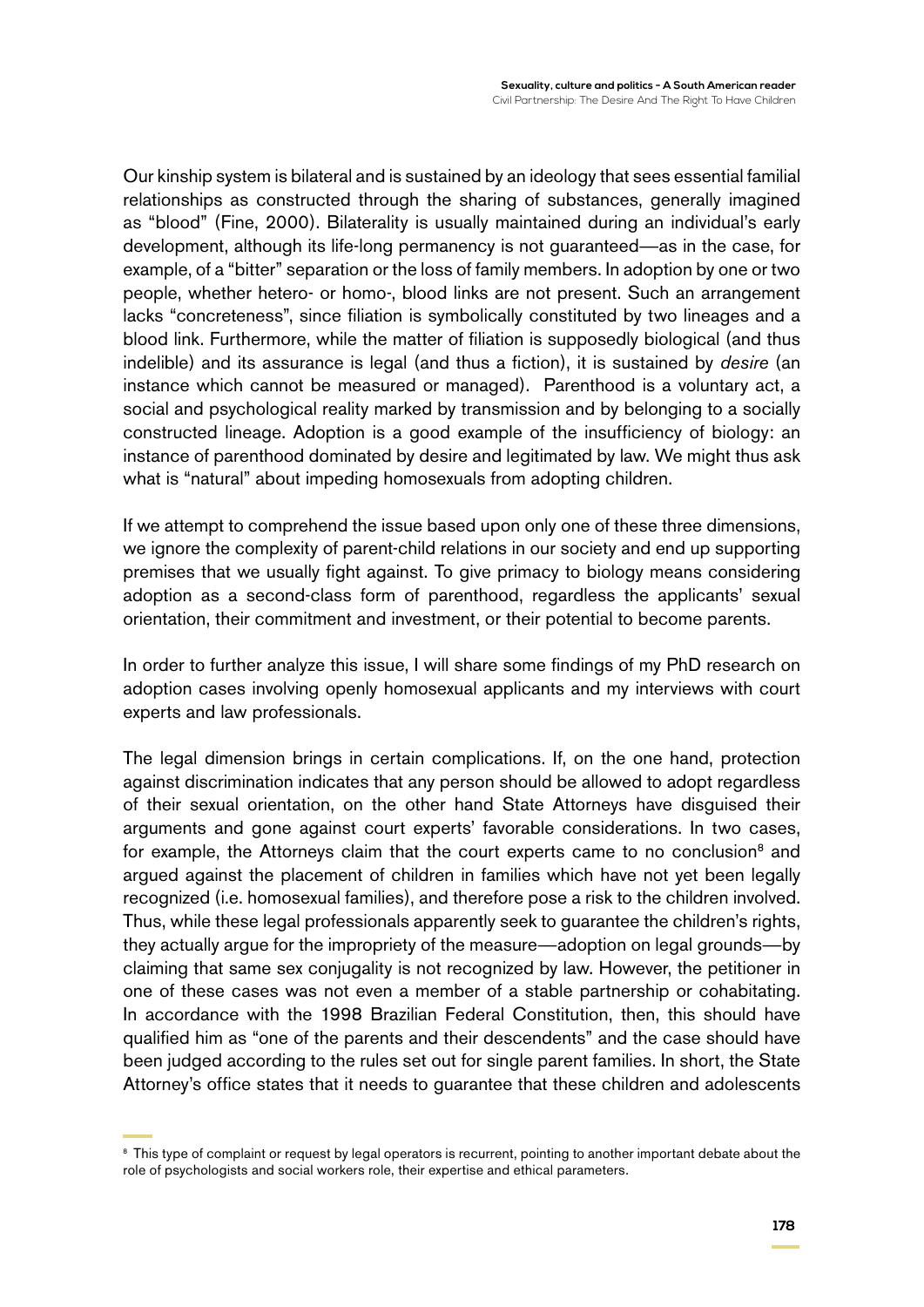are offered healthy homes with real advantages, which it cannot verify in the petitions put forth by homosexuals because these individuals can only offer families that are not yet legally recognized, even in cases which do not involve families of any sort.

Desire is an even more delicate sphere and analyzing it is the responsibility of psychologists. However, it is possible to infer from court experts' discourse that they feel that when dealing with homosexuals, the desire to have children should be even more legitimate than it usually is in the cases of other (presumably heterosexual) petitioners. This "excess" is put forth as if it could compensate for a "fault" which cannot be qualified as such. Petitioners cannot speak for themselves, but their mothers are often invited to take part in the legal hearings as witnesses who know the petitioner intimately and who can testify—particularly true regarding male petitioner's claims and their abilities and desire to become a father. This entails a new form of tutelage (aside from the one exercised by the State) because these proceedings are dealing with children who are outside of family custody. Summoning relatives is not mandatory, but it is a recurrent practice in these cases. It is important to note that female homosexuals do not need their mothers to assure the court of their desire to become mothers, which is considered natural and instinctive.

Furthermore, the psych and social services experts seem to believe that certain qualities give legitimacy to the petitioner, since they attest to moral patterns (such as the capacity to desire another person and the ability to establish stable affective relationships) which are not taken as genuine when considering male couples. To the contrary: such patterns, when present, are often seen as creating even more risk for the adoptee, raising the specter of child sexual abuse. This illustrates how biology, law and desire become entangled in the arguments court experts and legal professionals construct regarding adoption by gay and lesbian petitioners.

Arguments emphasizing "less harmful" step adoption (Uziel, 2002) coexist with others, based on the value of the honesty of open homosexuality—an argument made by the appeals court in their favorable decision in one of the cases I analyze. Despite clashes, homosexuality has not been a barrier for adoption in the judicial district of the City of Rio de Janeiro, at least up to 2002. This does not mean, however, that a rupture has occurred from the traditional logic that feeds the reproduction of normative, normalizing relations.